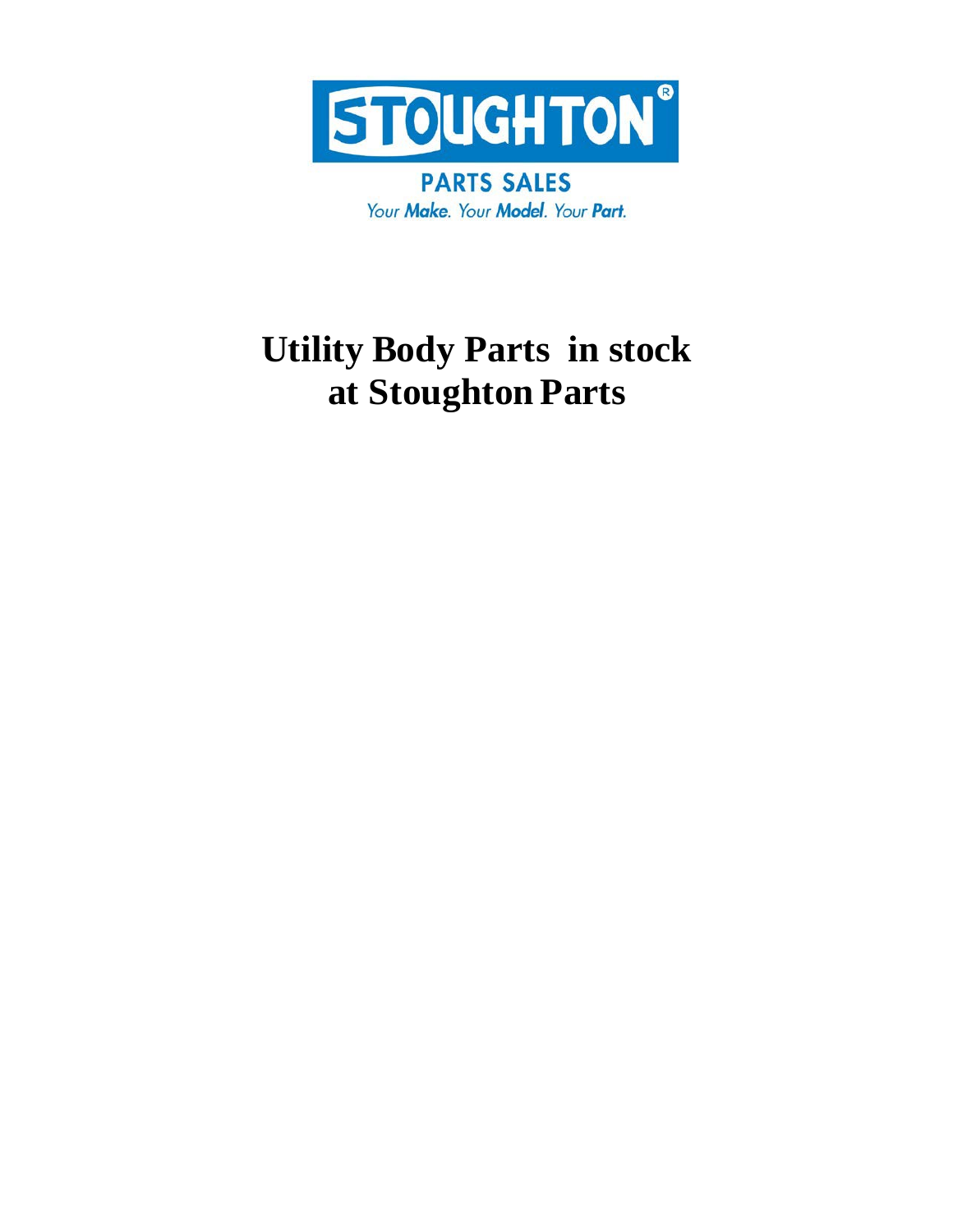

### **Utility**

#### **Front Wall**

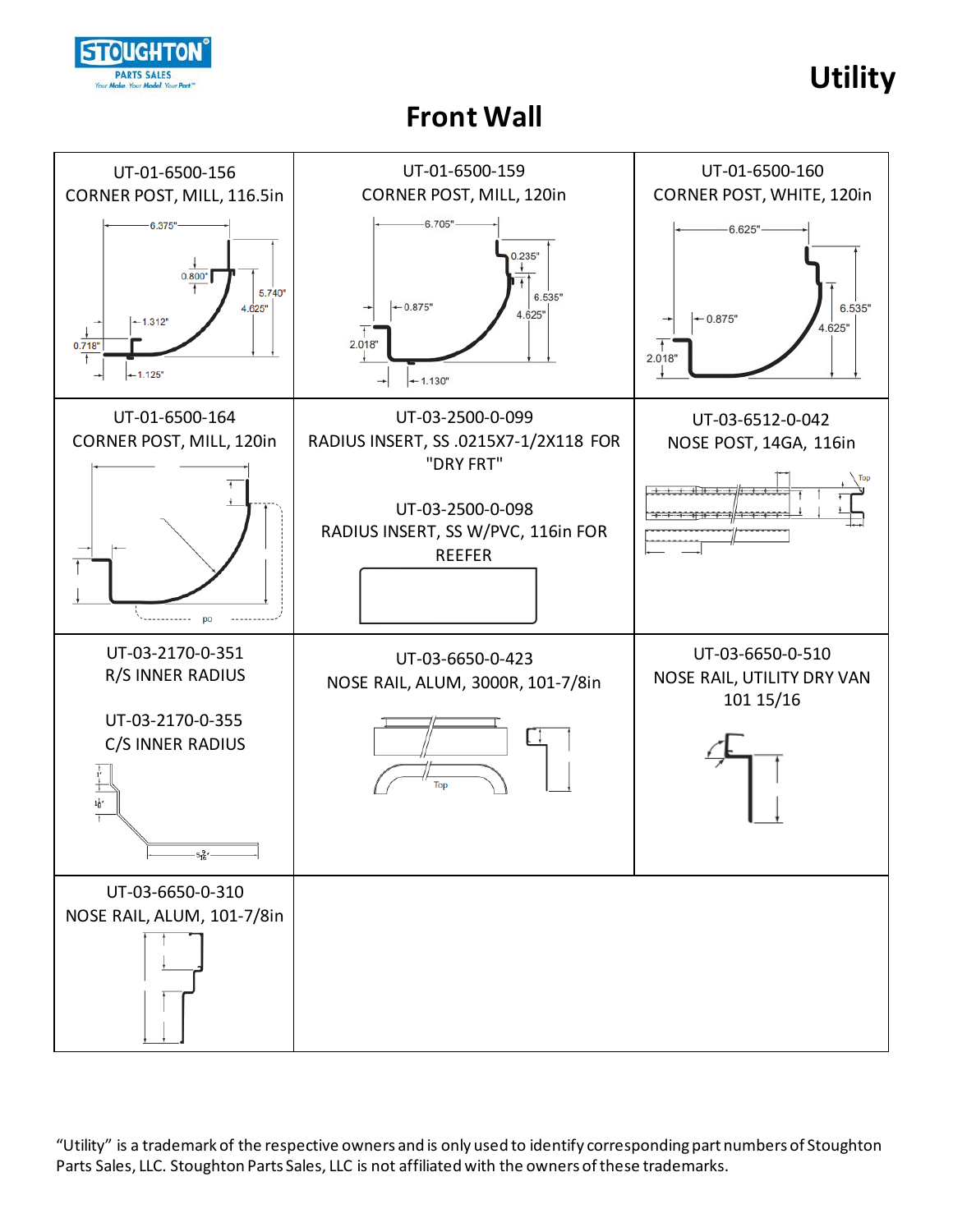

**Utility**

#### **Side Wall**

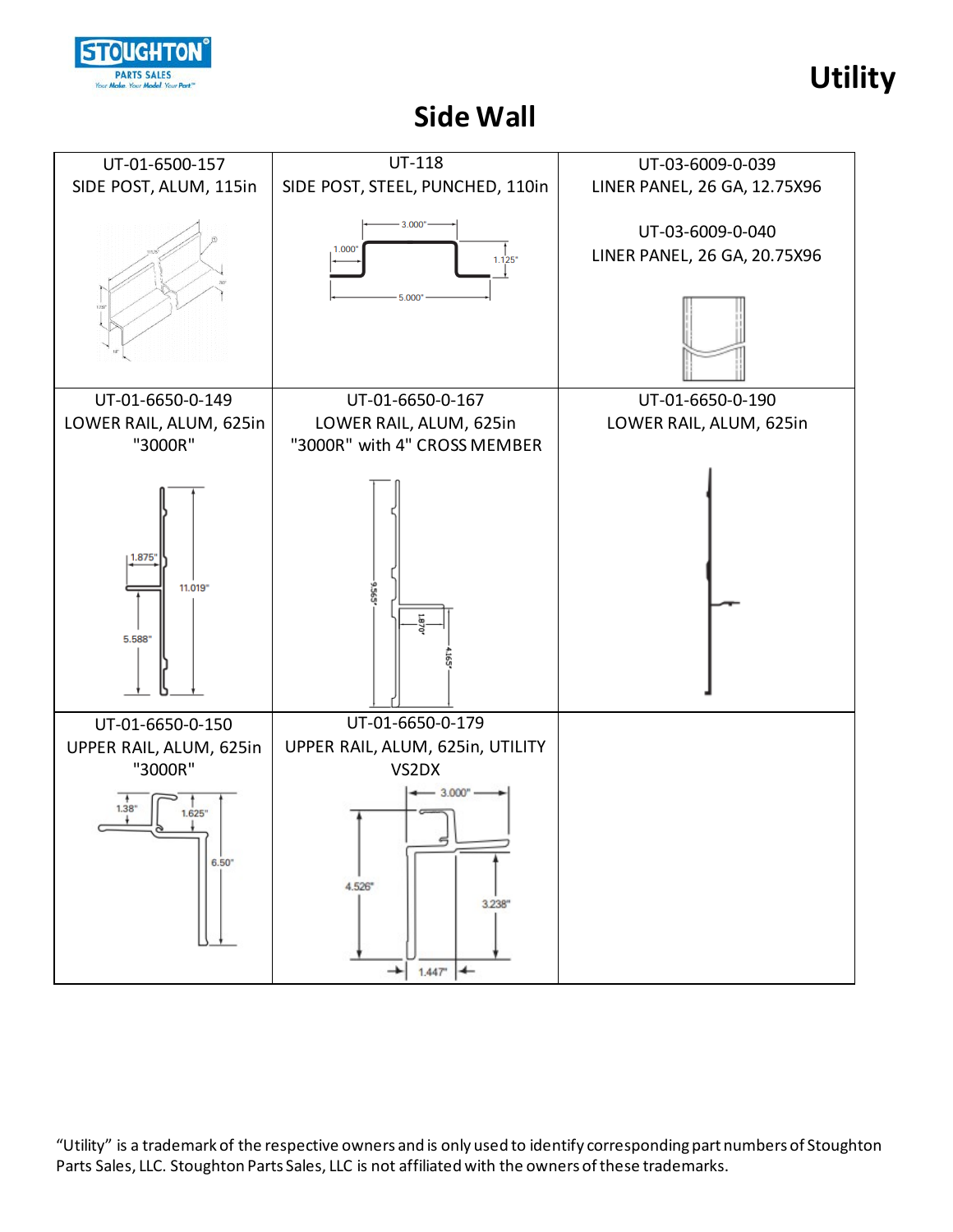



#### **Roof Bows & Crossmember**



#### **Hinges & Door Accessories**

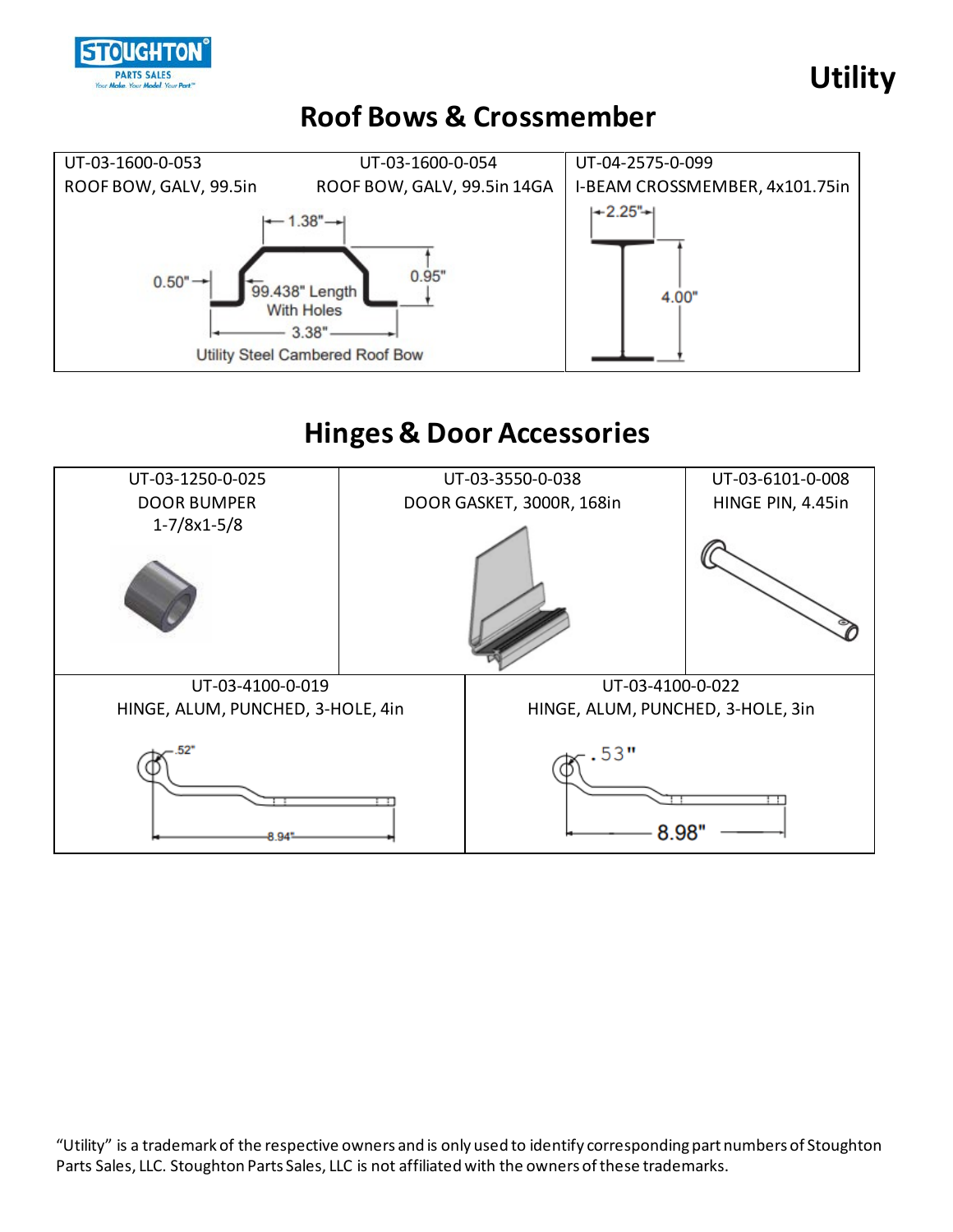

#### **Landing Gear Hardware**

**Utility**